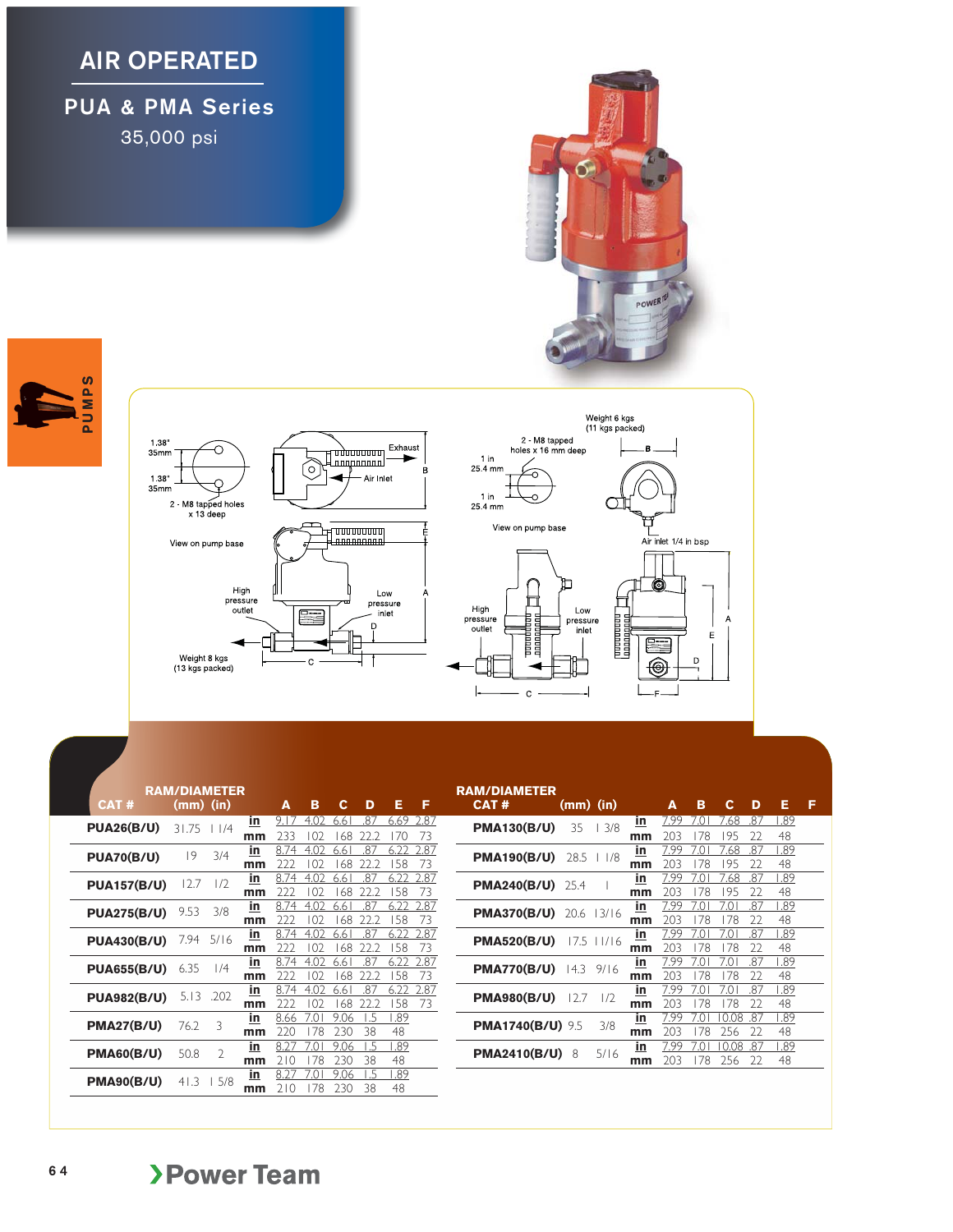- Provides infinitely variable capacity and discharge pressure
- Suitable for continuous start/stop applications
- Pumps oil, water, and other fluids
- Stainless steel pump and check valves standard
- Maintains pressure with minimal power consumption (Non-load holding)
- Usable in hazardous areas: per ATEX II, CAT. 2 GDcT5
- Quiet operation
- Can operate on gases other than air
- Simple to install and maintain
- Compact, rugged design
- Only 15 psi (1 bar) air pressure required to start pump
- Requires flooded inlet
- Vertical mount

| • Requires flooded inlet<br>• Vertical mount<br>POWER TEAM |                          |              |               |                 |                  |                    |                     |                         |              |               |
|------------------------------------------------------------|--------------------------|--------------|---------------|-----------------|------------------|--------------------|---------------------|-------------------------|--------------|---------------|
|                                                            |                          |              | <b>OUTLET</b> |                 | <b>OUTPUT</b>    |                    | <b>MAXIMUM FLOW</b> |                         |              |               |
| <b>BSP</b>                                                 | <b>NPT</b>               | <b>RATIO</b> |               | <b>PRESSURE</b> | <b>PER CYCLE</b> |                    |                     | <b>AT ZERO PRESSURE</b> |              |               |
| <b>FITTINGS</b>                                            | <b>FITTINGS</b>          | 1:           | (BAR)         | (PSI)           | (LITERS)         | (1N <sup>3</sup> ) | (LITRES/MIN)        | (IN <sup>3</sup> /MIN)  | <b>INLET</b> | <b>OUTLET</b> |
| PUA <sub>26</sub> B                                        | <b>PUA26U</b>            | 4.3          | 26            | 380             | 0.028            | 1.68               | 14                  | 850                     | 1/2" BSP/NPT | 1/2" BSP/NPT  |
| PUA70B                                                     | PUA70U                   | 11.9         | 70            | 1,010           | 0.01             | 0.607              | 5                   | 305                     | 1/2" BSP/NPT | 1/2" BSP/NPT  |
| <b>PUA157B</b>                                             | <b>PUA157U</b>           | 26.7         | 157           | 2,280           | 0.004            | 0.27               | 2.4                 | 146                     | 1/2" BSP/NPT | 1/2" BSP/NPT  |
| <b>PUA275B</b>                                             | <b>PUA275U</b>           | 47.5         | 275           | 3,990           | 0.0025           | 0.151              | 1.4                 | 85                      | 1/2" BSP/NPT | 1/2" BSP/NPT  |
| <b>PUA430B</b>                                             | <b>PUA430U</b>           | 68.4         | 430           | 6,230           | 0.0017           | 0.105              | 0.9                 | 55                      | 1/2" BSP/NPT | 1/2" BSP/NPT  |
| <b>PUA655B</b>                                             | <b>PUA655U</b>           | 107          | 655           | 9,500           | 0.0011           | 0.67               | 0.6                 | 36                      | 1/2" BSP/NPT | 1/2" BSP/NPT  |
| <b>PUA982B</b>                                             | <b>PUA982U</b>           | 163.8        | 982           | 14,250          | 0.0007           | 0.044              | 0.4                 | 24                      | 1/2" BSP/NPT | 1/2" BSP/NPT  |
| <b>PMA27B</b>                                              | <b>PMA27U</b>            | 4            | 27            | 390             | 0.16             | 9.72               | 37                  | 2260                    | 1" BSP/NPT   | 3/4" BSP/NPT  |
| <b>PMA60B</b>                                              | <b>PMA60U</b>            | 9            | 60            | 870             | 0.07             | 4.32               | 23                  | 1400                    | 1" BSP/NPT   | 3/4" BSP/NPT  |
| PMA90B                                                     | <b>PMA90U</b>            | 13.6         | 90            | 1,300           | 0.05             | 2.85               | 15                  | 915                     | 1" BSP/NPT   | 3/4" BSP/NPT  |
| <b>PMA130B</b>                                             | <b>PMA130U</b>           | 19           | 130           | 1,880           | 0.034            | 2.04               | 11                  | 670                     | 3/4" BSP/NPT | 1/2" BSP/NPT  |
| <b>PMA190B</b>                                             | <b>PMA190U</b>           | 28.4         | 190           | 2,750           | 0.023            | 1.37               | 7.3                 | 455                     | 3/4" BSP/NPT | 1/2" BSP/NPT  |
| <b>PMA240B</b>                                             | <b>PMA240U</b>           | 36           | 240           | 3,480           | 0.018            | 1.08               | 5.8                 | 354                     | 3/4" BSP/NPT | 1/2" BSP/NPT  |
| <b>PMA370B</b>                                             | <b>PMA370U</b>           | 54.5         | 370           | 5,360           | 0.012            | 0.71               | 3.8                 | 230                     | 1/2" BSP/NPT | 1/2" BSP/NPT  |
| <b>PMA520B</b>                                             | <b>PMA520U</b>           | 76.5         | 520           | 7,540           | 0.008            | .51                | 2.8                 | 170                     | 1/2" BSP/NPT | 1/2" BSP/NPT  |
| <b>PMA770B</b>                                             | <b>PMA770U</b>           | 113          | 770           | 11,160          | 0.006            | 0.34               | 1.8                 | 110                     | 1/2" BSP/NPT | 1/2" BSP/NPT  |
| <b>PMA980B</b>                                             | <b>PMA980U</b>           | 145          | 980           | 14,210          | 0.004            | 0.27               | 1.5                 | 91                      | 1/2" BSP/NPT | 1/2" BSP/NPT  |
|                                                            | <b>PMA1740B PMA1740U</b> | 256          | 1,740         | 25,230          | 0.0025           | 0.15               | 0.84                | 51                      | 1/2" BSP/NPT | 3/8" HP       |
| <b>PMA2410B PMA2410U</b>                                   |                          | 368          | 2,410         | 35,000          | 0.0017           | 0.104              | 0.58                | 35                      | 1/2" BSP/NPT | 3/8" HP       |
|                                                            |                          |              |               |                 |                  |                    |                     |                         |              |               |

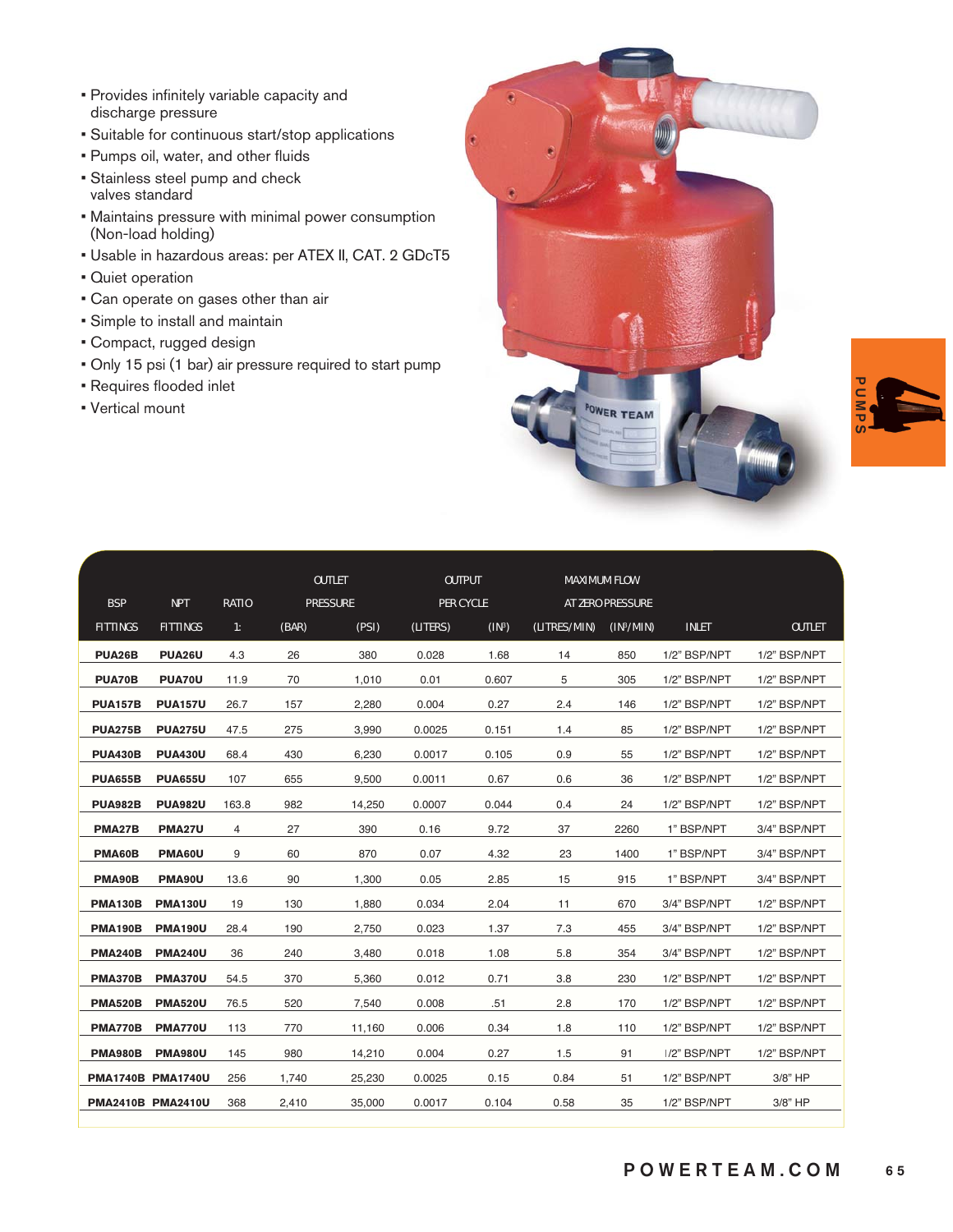## **AIR OPERATED**

**PUA & PMA Series** Performance charts







![](_page_2_Figure_5.jpeg)

![](_page_2_Figure_6.jpeg)

![](_page_2_Figure_7.jpeg)

![](_page_2_Figure_8.jpeg)

![](_page_2_Figure_9.jpeg)

![](_page_2_Figure_10.jpeg)

![](_page_2_Figure_11.jpeg)